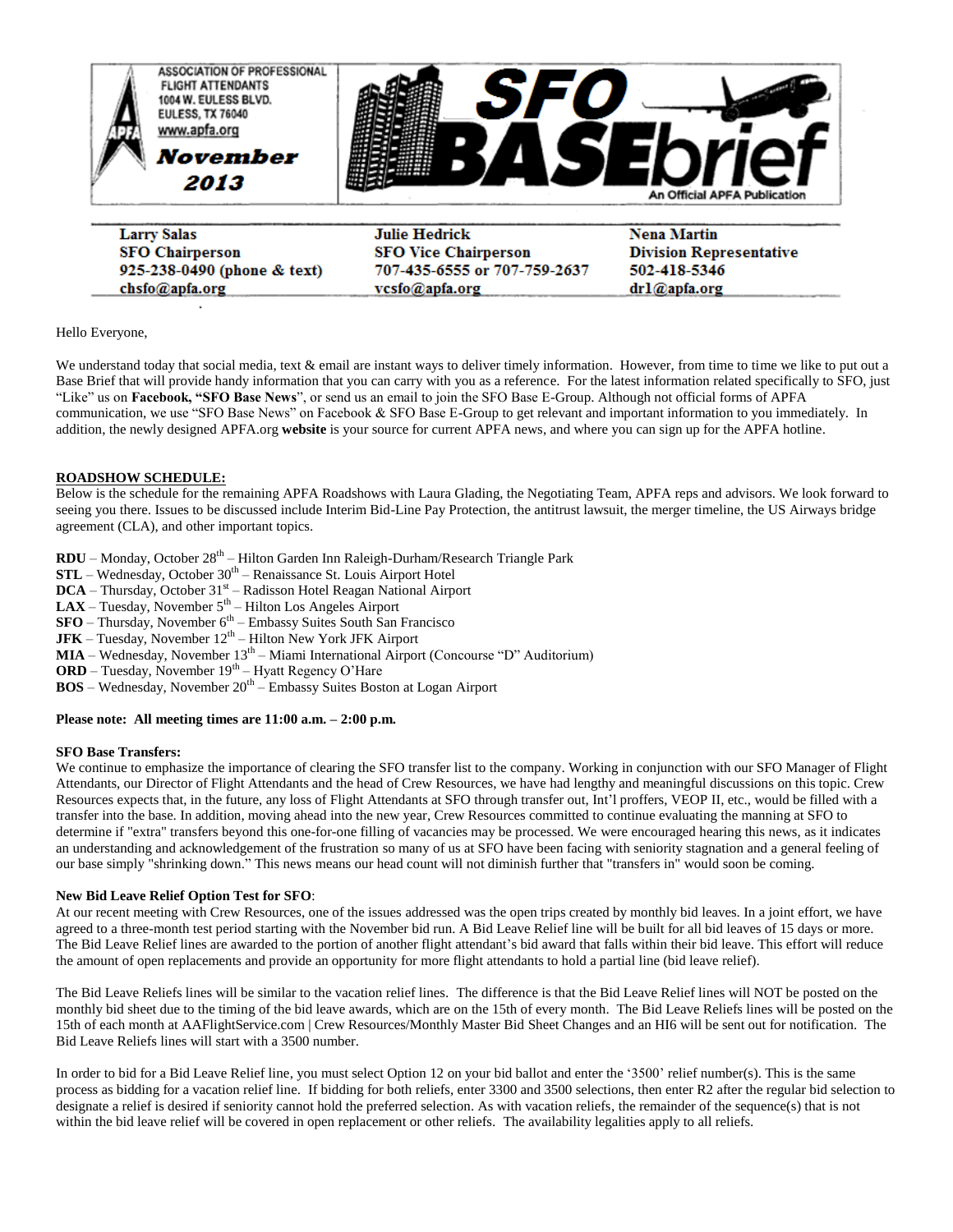# **Bid Line Guarantee Protection:**

Beginning on November 1, 2013, the current line holder guarantee of 70 hours will be replaced with an individual bid line guarantee. Each flight attendant's guarantee will be equivalent to the **total flight pay hours** of his/her respective bid line. Availability (AVBL) flight attendants will have a 75-hour guarantee, which will increase to 80 hours once the domestic and international divisions have been combined. Additionally, a flight attendant awarded a low bid line will have a minimum guarantee of 70 hours. For detailed information on bid line guarantee protection, please visit the Scheduling page of the APFA's website at www.apfa.org

## **AM/PM:**

Daily ballots are submitted for next-day coverage via the Flight Service website. For example, if you wish to submit a bid for AM/PM on October 3rd, you would submit your ballot on October 2nd. AM/PM awards will be processed manually until AA's computers can be programmed to accommodate this new procedure system wide. It is important to note that when AM is awarded, the tape states simply that the FA is released until 2358. This does not mean the FA is released for the entire day. It means that the FA is released from 1301-2358 (due to the AM period of availability). Crew Scheduling may contact you two hours prior to the beginning of your period of AM/PM availability with an assignment but such assignment must sign in within your obligation period.

## **From the Health Department:**

*It's almost that time again!* Benefits Enrollment for 2014 will open on November 1, 2013 and close at midnight central time on November 15, 2013**.** While the changes to our medical benefits for 2014 will not be nearly as extensive as they were last year, there will be some differences, along with the inevitable price increases. It is time to start thinking about you health care needs and whether the plan that you are currently enrolled in is working for you. Here is some general information about the plan changes. More specifics will be coming soon.

This year the primary source for benefits enrollment information will be via [my.aa.com.](http://my.aa.com/) Although the union representatives from all work groups have told the company that employees like to have an enrollment guide mailed to their home, AA has decided not to do so this year. They will be sending a reminder card.

# *Health Insurance: What changes to expect:*

- Co-pays will now be applied to the out-of-pocket max in both the Standard and the Value plans
- The In-Network out-of-pocket max for the Value Plan will increase to \$2000 (single)/ \$5000 (family) this matches the out-of-pocket max for the Standard Plan
- The preferred provider in AZ will change from UHC to BCBS
- The cost for Spectera Vision Insurance will decrease by 20%
- There will be three new voluntary benefit options: Critical Illness Insurance, Accident Insurance, and Veterinary Pet Insurance

### *Health Insurance: What stays the same?*

The cost for the following benefits will not change for 2014:

- *Dental*
- *Life Insurance*
- *AD&D and VPAI*
- *Optional Short Term Disability and Long Term Disability*
- *MetLife Pre-paid Legal*
- *In-network preventive care for active employees will still be covered at 100%*

# *Health Insurance: Changes as a Result of Health Care Reform*

In 2014 additional health insurance options will be available through the Health Care Exchanges. It is a requirement of the Affordable Care Act for AA to provide notice to all employees explaining that the company sponsored health plans exceed minimum government requirements for being adequate, affordable based on current wages, and available to all employees. Because of this, AA employees will be unlikely to qualify for government subsidies / tax credits available through Health Care Exchanges. This required notice must be sent to employees by October 1 2013.

The implementation of the "Individual Mandate" also goes into effect in 2014. This means that if you can afford health insurance, but choose not to sign up for it, you could incur a fee. In 2014, the annual penalty will be \$95 per adult and \$47.50 per child, up to a family maximum of \$285 or one (1) percent of family income, whichever is greater.

### **From the Scheduling Department:**

## Day Before Coverage Timeline:

For the most up-to-date day before coverage timeline (soon to include the modified processes for Line Guarantee pay protection), please visit apfa.org and click on Departments – then Scheduling – then "Final Order of Open Time."

### **MAXIMIZE YOUR 401k!**

Now that the Flight Attendant Pension plan is frozen, it is more important than ever that we each contribute to our 401k pension plan. You can contribute to two different 401k accounts:

1. You can contribute wages before they are taxed (pre-tax dollars) to the original 401k. Those contributions and the interest they earn will be taxed when you take them out in retirement. This is like getting to earn interest on Uncle Sam's money.